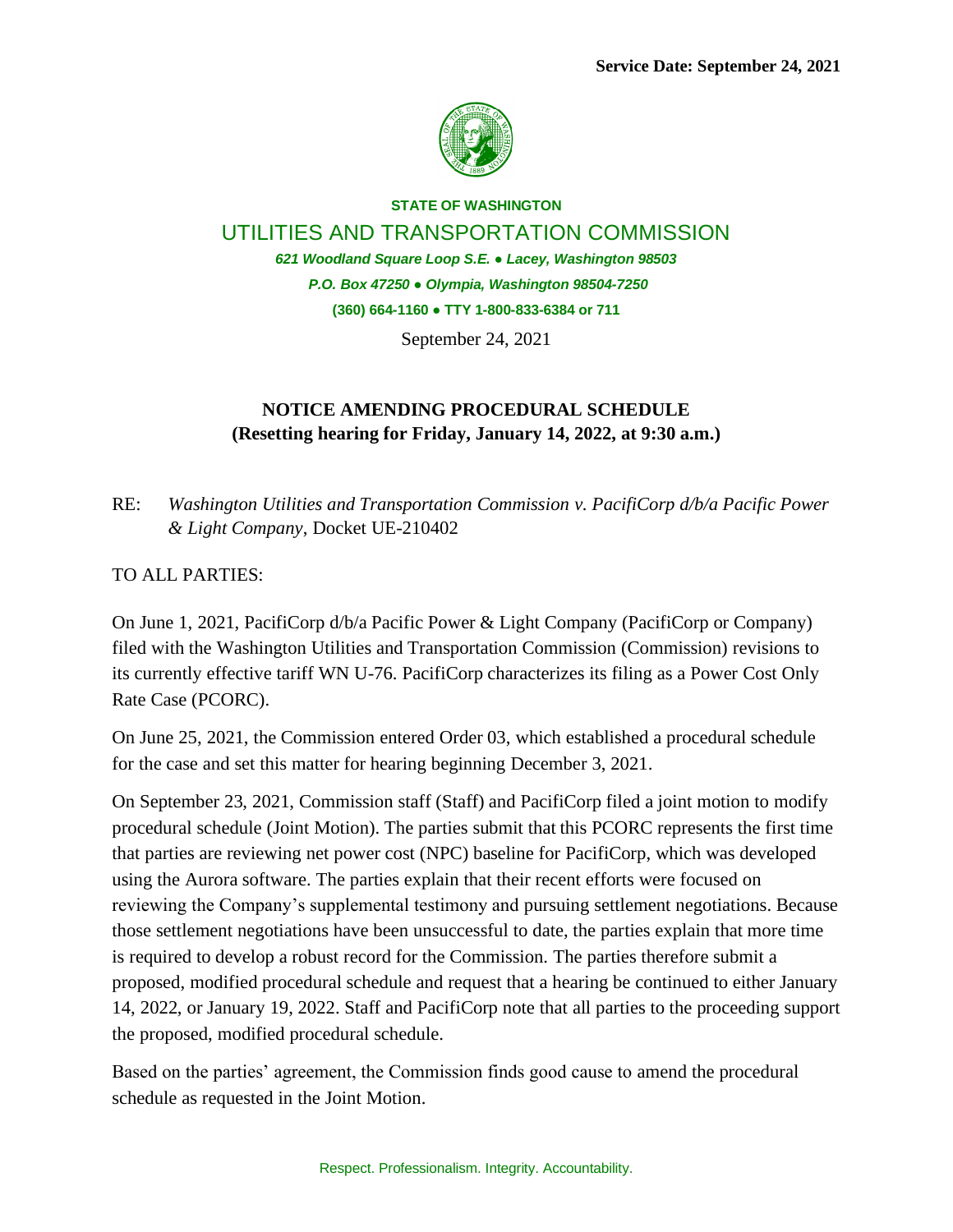## **DOCKETS UE-210402 PAGE 2**

**THE COMMISSION GIVES NOTICE That the Joint Motion to modify the procedural schedule is granted. The parties' proposed, modified procedural schedule is adopted as Appendix A to this Notice.**

**THE COMMISSION GIVES FURTHER NOTICE That the hearing in Docket UE-210402 is rescheduled to Friday, January 14, 2022, beginning at 9:30 a.m. To attend the hearing by telephone, please call (253) 372-2181 and enter the conference ID: 121 187 491#. To attend via Microsoft Teams, please use the following link: [Click here to join the meeting.](https://teams.microsoft.com/l/meetup-join/19%3ameeting_ODlkY2NlYTUtMDNkZi00ZTFlLThhYmYtYjBhZTk4YTYzMTdh%40thread.v2/0?context=%7b%22Tid%22%3a%2211d0e217-264e-400a-8ba0-57dcc127d72d%22%2c%22Oid%22%3a%22e087eca4-4cd8-416f-8fc0-53ed60dbc833%22%7d)**

/s/ *Michael Howard* MICHAEL HOWARD Administrative Law Judge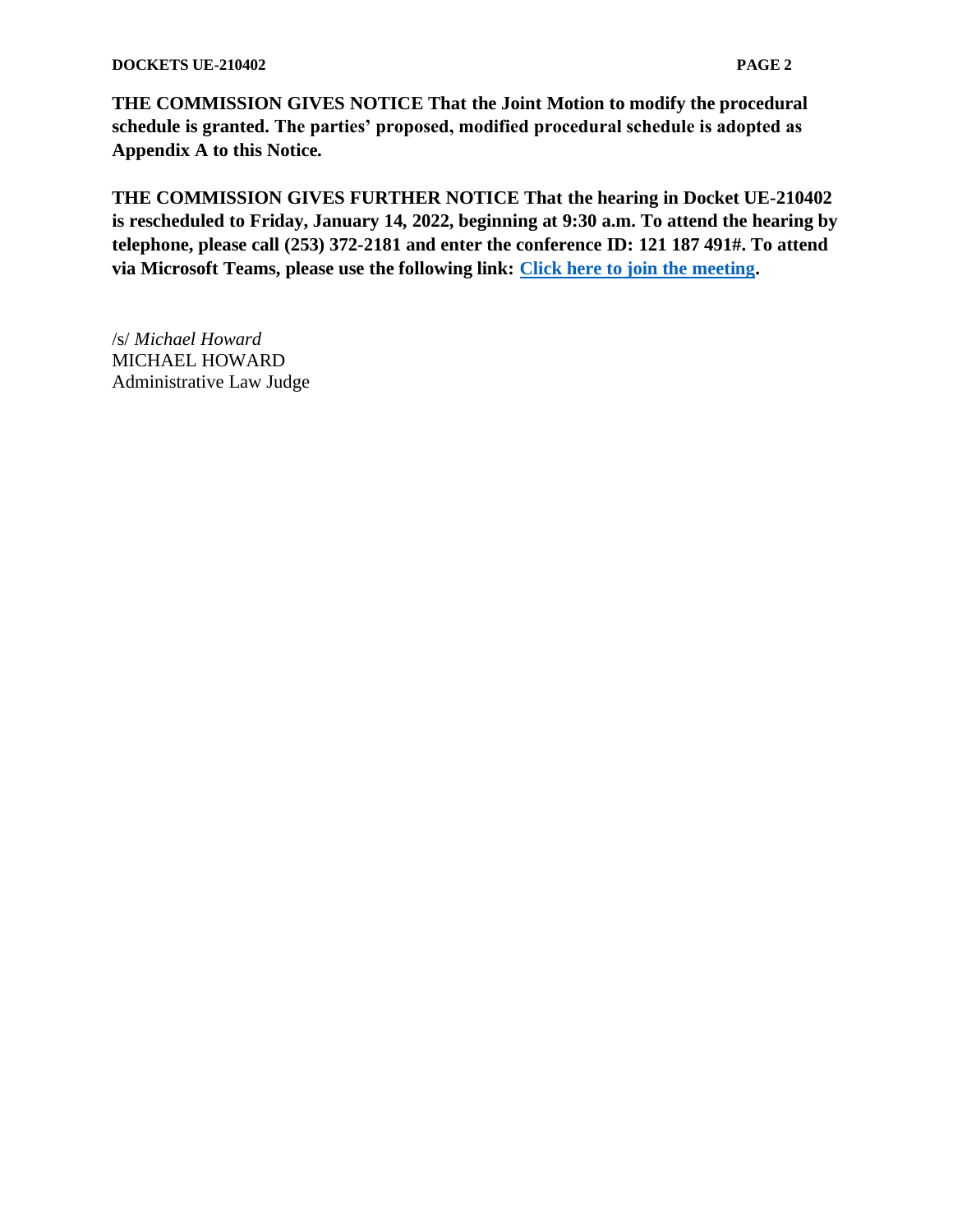## **APPENDIX A PROCEDURAL SCHEDULE DOCKET UE-210402**

| EVENT                                               | <b>DATE</b>                                        |
|-----------------------------------------------------|----------------------------------------------------|
| <b>Tariff Filing</b>                                | <b>June 1, 2021</b>                                |
| Tariffs suspended and discovery commenced           | June 16, 2021                                      |
| <b>Prehearing Conference</b>                        | June 24, 2021                                      |
| Workshop (parties only)                             | <b>July 20, 2021</b>                               |
| Settlement Conference (parties only)                | September 1, 2021                                  |
| <b>Supplemental Testimony</b>                       | <b>September 30, 2021</b>                          |
| <b>Response Testimony</b>                           | November $9, 20211$                                |
| Notices Issued for Public Comment Hearings          | 30 days prior to Public<br><b>Comment Hearings</b> |
| <b>Public Comment Hearing</b>                       | November 18, 2021, at 6:00<br>p.m.                 |
| <b>Rebuttal/Cross Answering Testimony</b>           | <b>December 17, 2021</b>                           |
| Discovery Cutoff                                    | <b>January 5, 2022</b>                             |
| File Cross Examination Exhibits, Witness Lists, and | <b>January 7, 2022</b>                             |
| Errata sheets, and email Cross-Examination Time     |                                                    |
| Estimates to the presiding ALJ                      |                                                    |
| Hearing                                             | January 14, 2022, at 9:30                          |
|                                                     | a.m.                                               |
| <b>Simultaneous Post-hearing Briefs</b>             | <b>February 11, 2022</b>                           |
| <b>Simultaneous Reply Briefs</b>                    | <b>February 25, 2022</b>                           |

 $<sup>1</sup>$  After the filing of Response Testimony, the response time for data requests is five days based</sup> on the best efforts of the Parties.